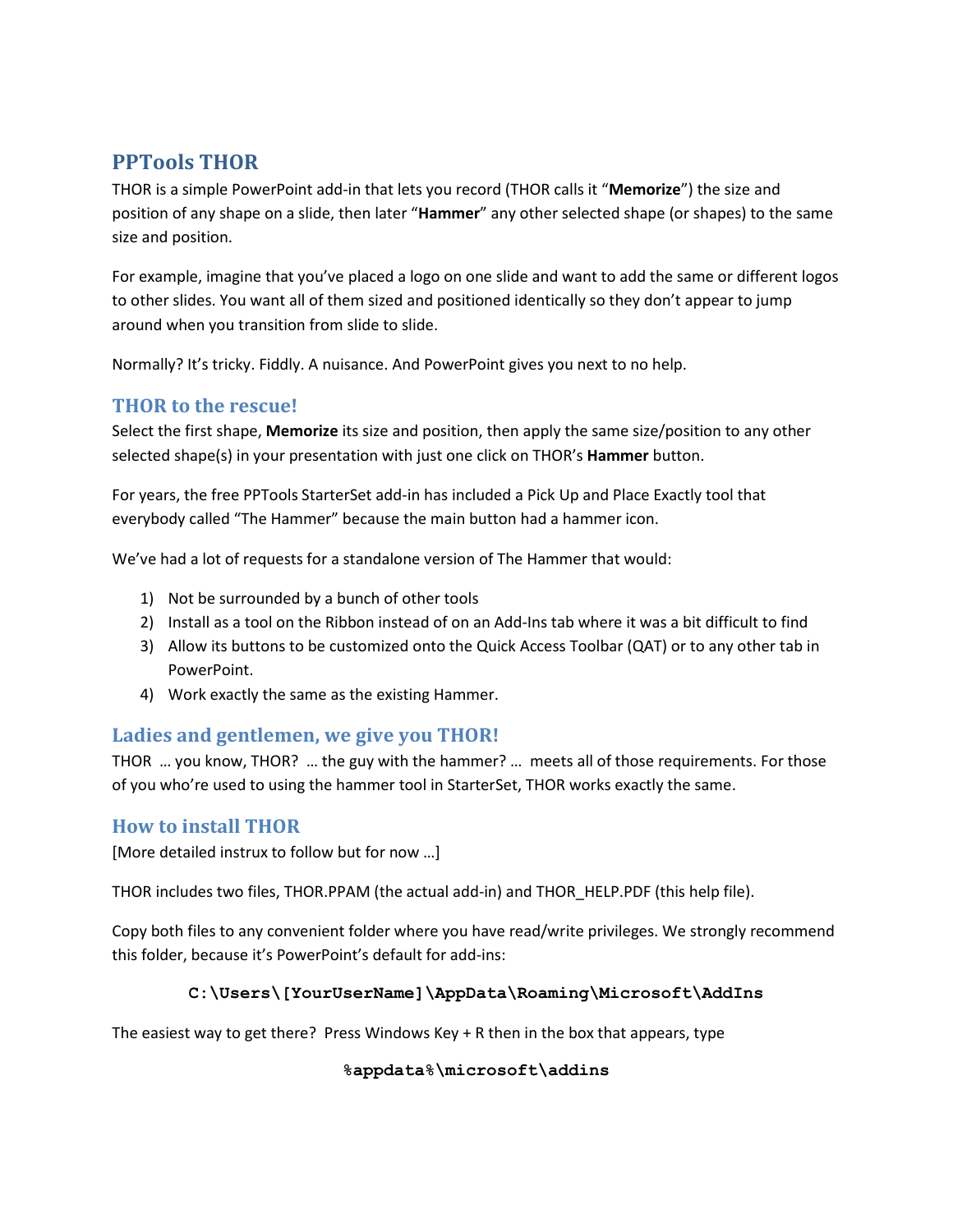Copy the THOR files into the windows that opens.

Then start PowerPoint, choose File | Options | Add-Ins and next to Manage: choose PowerPoint Add-Ins and click GO.

In the Add-Ins dialog box that appears, click Add New. If you copied the THOR files to the folder suggested above, double-click THOR.PPAM to install it. Otherwise, browse to the folder where you stored the THOR files and double-click THOR.PPAM there.

Click Close to dismiss the Add-Ins dialog box. THOR is now installed.

You'll now see a new PPTools tab on the PowerPoint ribbon:



And at the left side of the tab, there'll be a THOR group with several icons:

| Hammer | Memorize a About<br>a) Options<br>Help |  |
|--------|----------------------------------------|--|
|        | Thor                                   |  |

What does each button do? Here's a quick summary. See below for a detailed explanation of each.

□ **Options** Opens the Options dialog box where you'll control how THOR works

- □ **Memorize** Records the size and location of the currently selected shape
- □ **Hammer** Sets the currently selected shape(s) to the memorized size/location
- □ **Help** Opens this Help file
- □ **About** Opens the About PPTools THOR dialog box

## **Using THOR**

Once you've set up THOR the way you want it, you'll click Memorize to pick up the size/location of a shape, then select any other shape (or shapes) on the same or other slides that you want to match to the memorized shape and click the Hammer icon.

### **THOR Options**

Start by setting up THOR to work the way you want it to work. You'll do this in the **THOR Options** dialog box. Click **Options** to open it.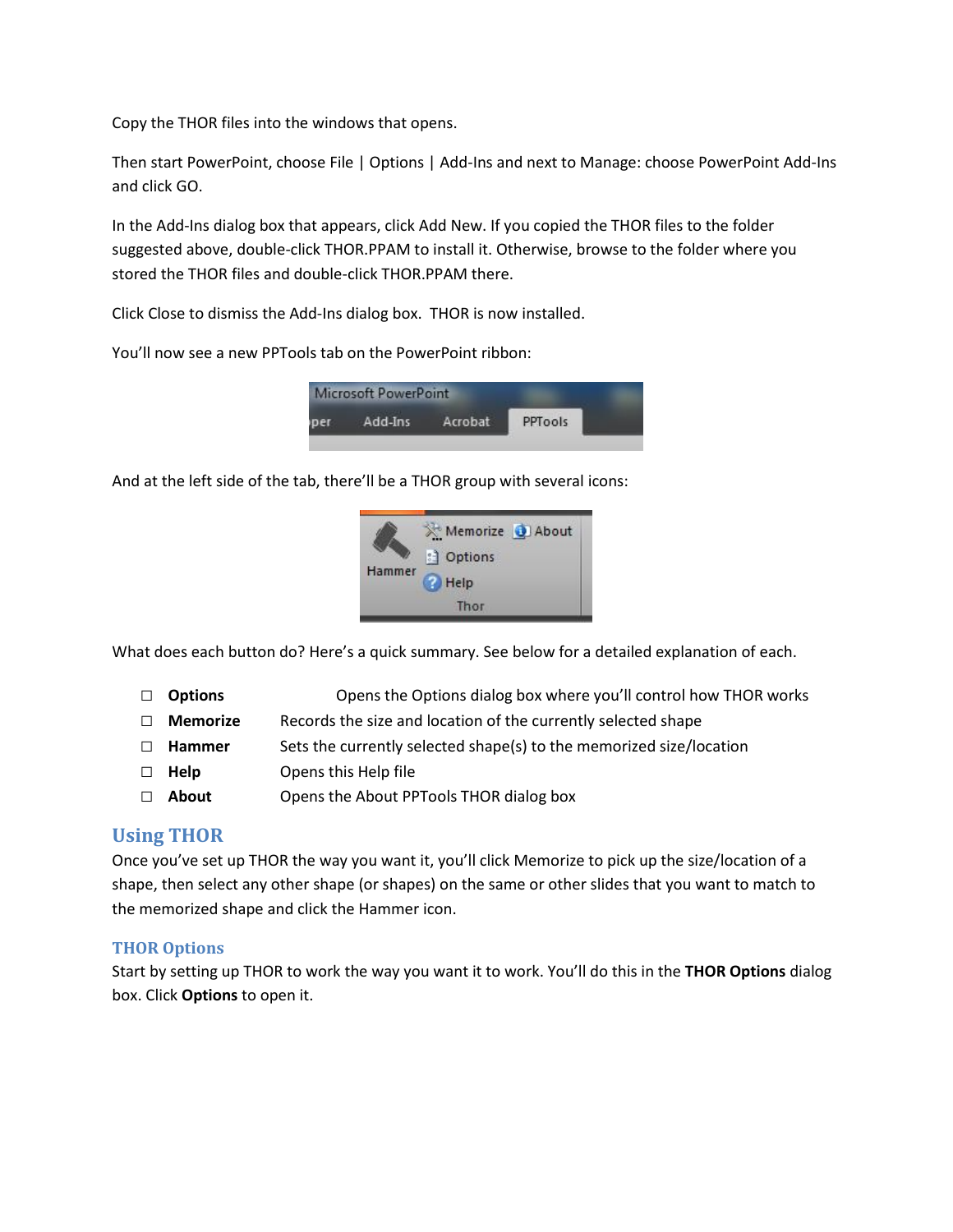

SUGGESTION: Duplicate the settings in the screenshot above to begin with. THOR will work the way most people want it to, most of the time. Later, you'll probably want to put a checkmark next to **Quiet mode**. We'll explain why shortly.

Here's what each of the settings does:

- **Alignment** When THOR resizes a shape, it can center it on the previously memorized area or it can align it to the upper left, lower left, upper right or lower right corner of the memorized area. Use the Alignment radio-buttons to choose which option you want.
- **Resize** THOR can resize a shape to the memorized area or it can leave it at the current size and just re-position it to the memorized area. Put a check next to **Resize** to have THOR resize shapes as well as reposition them.
- **Don't distort** When resizing a shape, THOR can maintain its aspect ratio (ie not distort it) or if you prefer, THOR can force the shape to the memorized area even if that will cause distortion. Put a check next to **Don't distort** to prevent distortion. Notice that if you uncheck **Resize**, **Don't distort** becomes grayed out. That's normal; if you're not resizing shapes, there's no chance for them to get distorted, so the **Don't distort** option isn't relevant.
- **Quiet mode** If you put a check next to Quiet mode, THOR will simply beep when you memorize a shape. If you remove this checkmark, THOR will display a dialog box that shows you the coordinates of the memorized shape: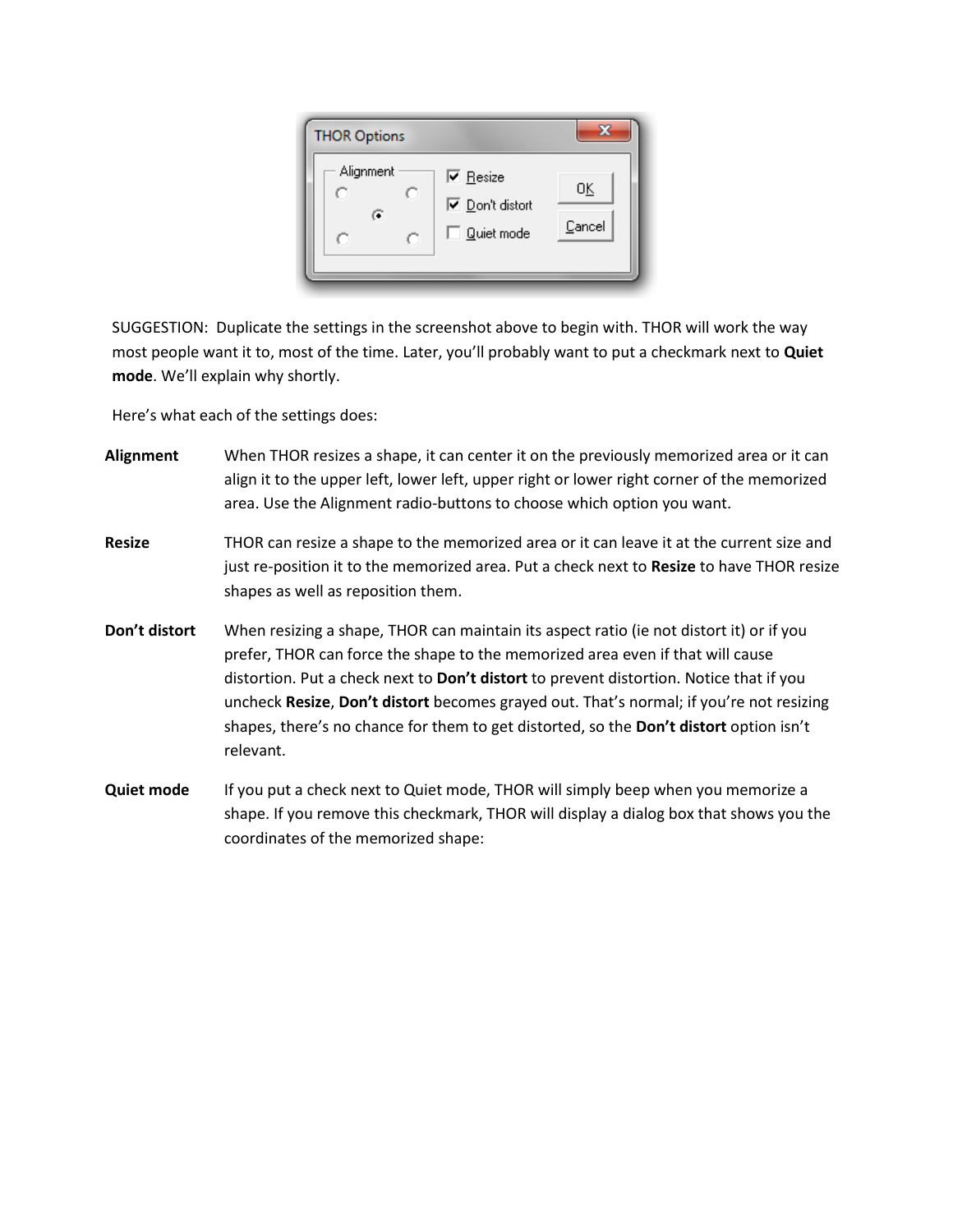

Or if nothing is selected when you click Memorize, you'll see this, because you've just told THOR to memorize the size of the current slide:

| <b>PPTools THOR</b> |                      | Σζ     |  |
|---------------------|----------------------|--------|--|
|                     | Memorize slide size? |        |  |
|                     | ОΚ                   | Cancel |  |

### **About**

Click **About** to view the About PPTools THOR dialog box: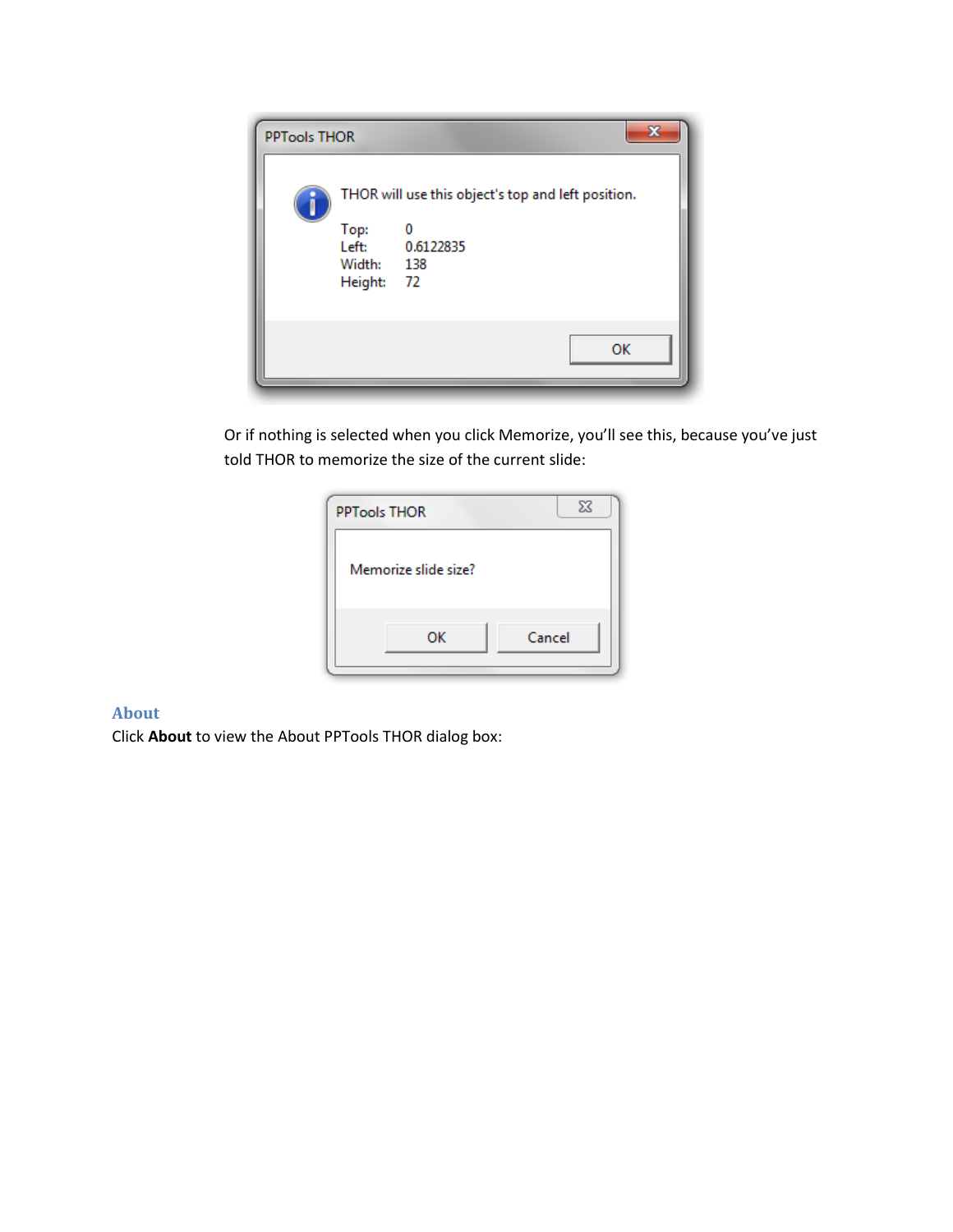| <b>About PPTools THOR</b>                                                                                    |       |  |  |  |
|--------------------------------------------------------------------------------------------------------------|-------|--|--|--|
| <b>PPTools THOR is</b><br>Copyright 2016, Stephen Rindsberg dba PPTools                                      |       |  |  |  |
| Version/Date: 2016.08.04.02                                                                                  |       |  |  |  |
| Support:<br>http://www.pptools.com/thor/index.html                                                           |       |  |  |  |
| Diagnostics<br>Help                                                                                          | Close |  |  |  |
| User folder: C:\Users\steve\Documents\PPTools\THOR\<br>Add-in folder: C:\SR\PPToolsDev\@Addin-PROJECTS\THOR\ |       |  |  |  |

*The About PPTools THOR dialog box*

**Version/Date** can help determine whether you have the latest version of THOR.

Click the link under **Support:** to visit THOR's web page where you'll find more usage hints, troubleshooting tips and a Contact link in case you need to get in touch with us.

Click **Help** to view the Help file. This is the same as clicking the **Help** button on the **THOR** tab of the PPTools ribbon.

Click **Diagnostics** to create a diagnostics file that you can send us to assist with troubleshooting. The file will open automatically in Notepad so you can preview it. It will contain instructions for emailing the file to us.

Click the **User folder:** link to open a Windows File Explorer window on the folder where your personal THOR settings are stored.

Click the **Add-In folder:** link to open a Windows File Explorer window on the folder where THOR is installed.

Click **Close** or the red X to dismiss the dialog box.

## **THOR Options and how they affect THOR's behavior**

When you click **Memorize**, THOR records the size and position of the currently selected shape. If nothing is selected, THOR records the size of the current slide.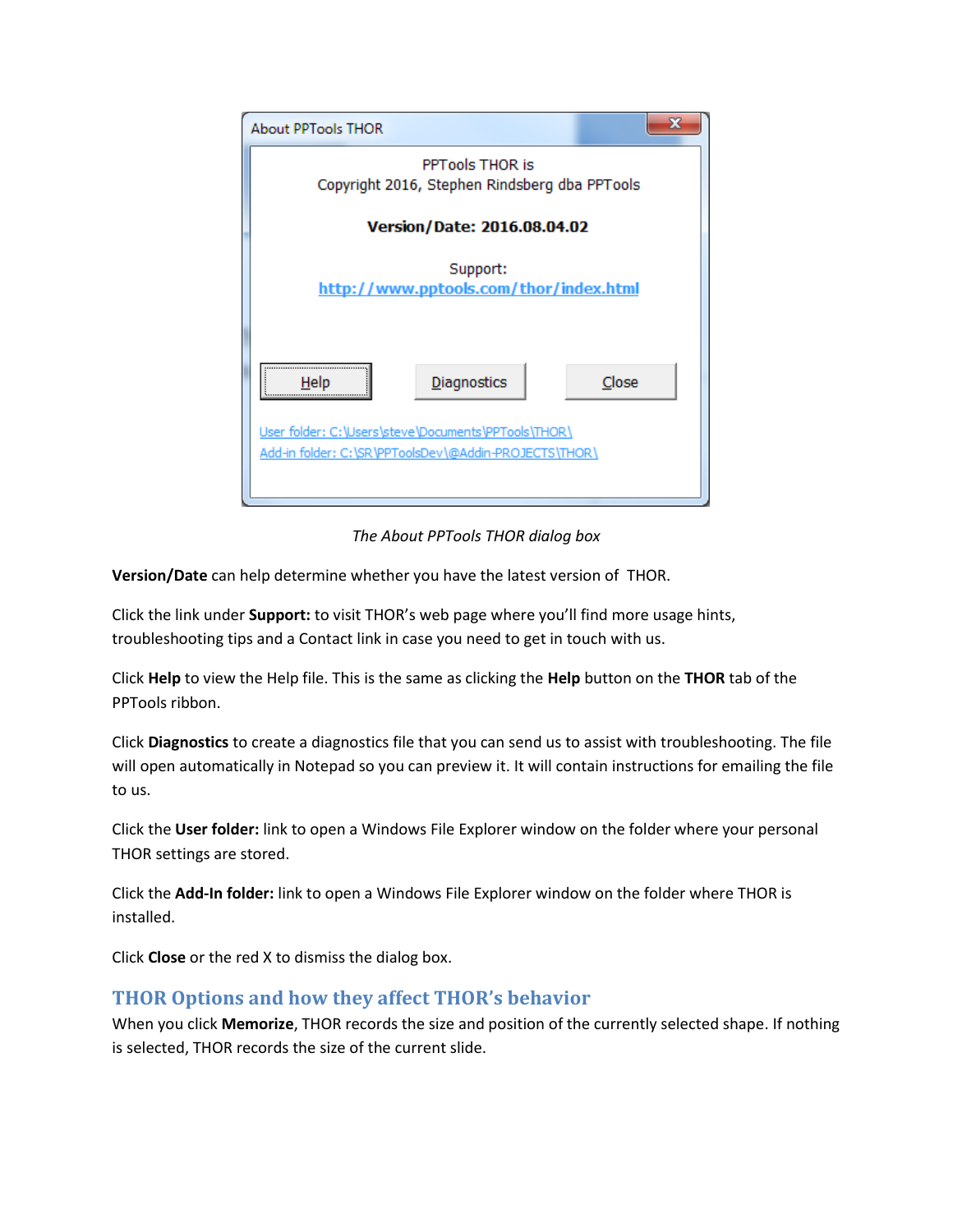THOR uses this memorized size/position to define an area on the slide that it will fit a selected shape or shapes into when you click the **Hammer**. We'll call this the "hammered shape" from now on, though it might apply to one or more shapes.

The way it fits the hammered shape into this area depends on the THOR Options you've selected.

For example, when set up as recommended above (**Resize** checkmarked, **Don't distort** checkmarked) THOR makes the hammered shape as big as possible within the defined area but doesn't distort the shape. Different combinations of **Resize** checked/unchecked**, Don't distort** checked/unchecked and **Alignment** choices will make THOR do different (and useful) things.

To create the following examples, we've memorized a vertical shape (the gray Memorized Shape rectangle below) and hammered a horizontal shape (the Hammered shape rectangle). The illustrations show you how different combinations of THOR Options settings affect what happens to the hammered shape.

Note that we've left the memorized shape visible to indicate the defined area that's been memorized. In actual use, the memorized shape might be (and usually will be) on a different slide, or may have been deleted altogether. Once the size/position has been memorized, THOR no longer needs the shape itself.

| <b>THOR Options and Result</b>   |                                                                                                                                                           | <b>Comments</b>                                                                                                                                                                                                                                                                                                                                                                                       |  |
|----------------------------------|-----------------------------------------------------------------------------------------------------------------------------------------------------------|-------------------------------------------------------------------------------------------------------------------------------------------------------------------------------------------------------------------------------------------------------------------------------------------------------------------------------------------------------------------------------------------------------|--|
| <b>Memorized</b><br><b>Shape</b> | $\mathbf{x}$<br><b>THOR Options</b><br>Alignment<br>$\overline{\mathbf{v}}$ Resize<br>0K<br>$\overline{\mathbf{v}}$ Don't distort<br>Cancel<br>Ouiet mode | This is our starting point and the basic THOR<br>Options setup you'll probably use most of the<br>time.<br>The gray Memorized Shape rectangle is the<br>shape whose size/position we'll memorize.<br>The black Hammered Shape is the shape we'll<br>hammer with THOR.<br>Each of the examples below includes a<br>screenshot of the THOR Options and the result<br>from hammering the Hammered Shape. |  |
|                                  | "Hammered" Shape                                                                                                                                          |                                                                                                                                                                                                                                                                                                                                                                                                       |  |
| <b>Hammered</b><br><b>Shape</b>  | $\mathbf{x}$<br><b>THOR Options</b><br>Alignment<br>$\overline{\triangledown}$ Resize<br>0K<br>Don't distort<br>Cancel<br>Quiet mode                      | <b>Resize</b><br>Checked<br>Don't distort<br>Checked<br>Alignment<br>Center<br>The hammered shape is centered in the<br>memorized shape area and made as large as<br>possible in the memorized shape area, without<br>distortion.                                                                                                                                                                     |  |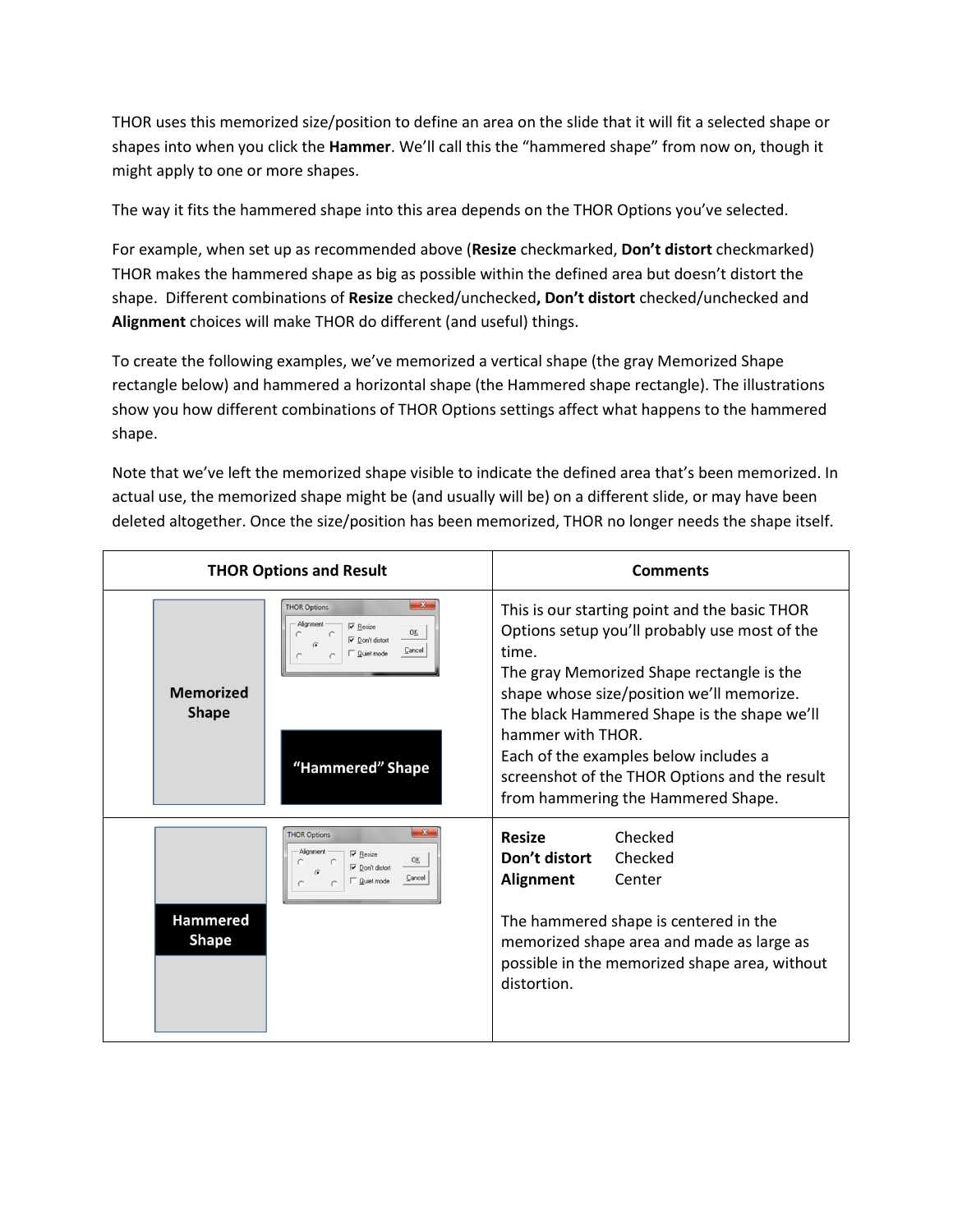| $\mathbf{x}$<br><b>THOR Options</b><br><b>Hammered</b><br>Alignment<br>$\triangleright$ Resize<br>0K<br><b>Shape</b><br>$\mathcal{C}$<br><b>▽</b> Don't distort<br>Cancel<br>Quiet mode<br><b>Memorized</b><br><b>Shape</b> | <b>Resize</b><br>Checked<br>Don't distort<br>Checked<br><b>Alignment</b><br><b>Upper Right</b><br>(Upper Left would give the same result)<br>The hammered shape is centered and made as<br>large as possible in the memorized area, without<br>distortion, but now it's positioned at the top<br>rather than in the center of the memorized area. |
|-----------------------------------------------------------------------------------------------------------------------------------------------------------------------------------------------------------------------------|---------------------------------------------------------------------------------------------------------------------------------------------------------------------------------------------------------------------------------------------------------------------------------------------------------------------------------------------------|
| $\mathbf{x}$<br><b>THOR Options</b><br>Alignment<br>$\overline{\triangledown}$ Resize<br>0K<br><b>▽</b> Don't distort<br>Cancel<br>□ Quiet mode<br><b>Memorized</b><br><b>Shape</b><br><b>Hammered</b><br><b>Shape</b>      | Checked<br><b>Resize</b><br>Don't distort<br>Checked<br>Alignment<br>Lower Left<br>(Upper Right would give the same result)<br>The hammered shape is centered and made as<br>large as possible in the memorized area, without<br>distortion, but now it's positioned at the bottom<br>of the memorized area.                                      |
|                                                                                                                                                                                                                             | You'll notice that the hammered shape is sized<br>to fit the width of the memorized area in these<br>examples. If the memorized area had been<br>horizontal and the hammered shape had been<br>vertical, it would have been resized to fit the<br>height of the memorized area.                                                                   |
| $\mathbf{x}$<br><b>THOR Options</b><br>Alignment<br>$\overline{\triangledown}$ Resize<br>OΚ<br>□ Don't distort<br>Cancel<br><b>Quiet mode</b><br><b>Hammered</b><br><b>Shape</b>                                            | <b>Resize</b><br>Checked<br>Don't distort<br>Unchecked<br><b>Alignment</b><br>N/A<br>The hammered shape is distorted to completely<br>fill the memorized area. In this case, the<br>Alignment setting has no effect.                                                                                                                              |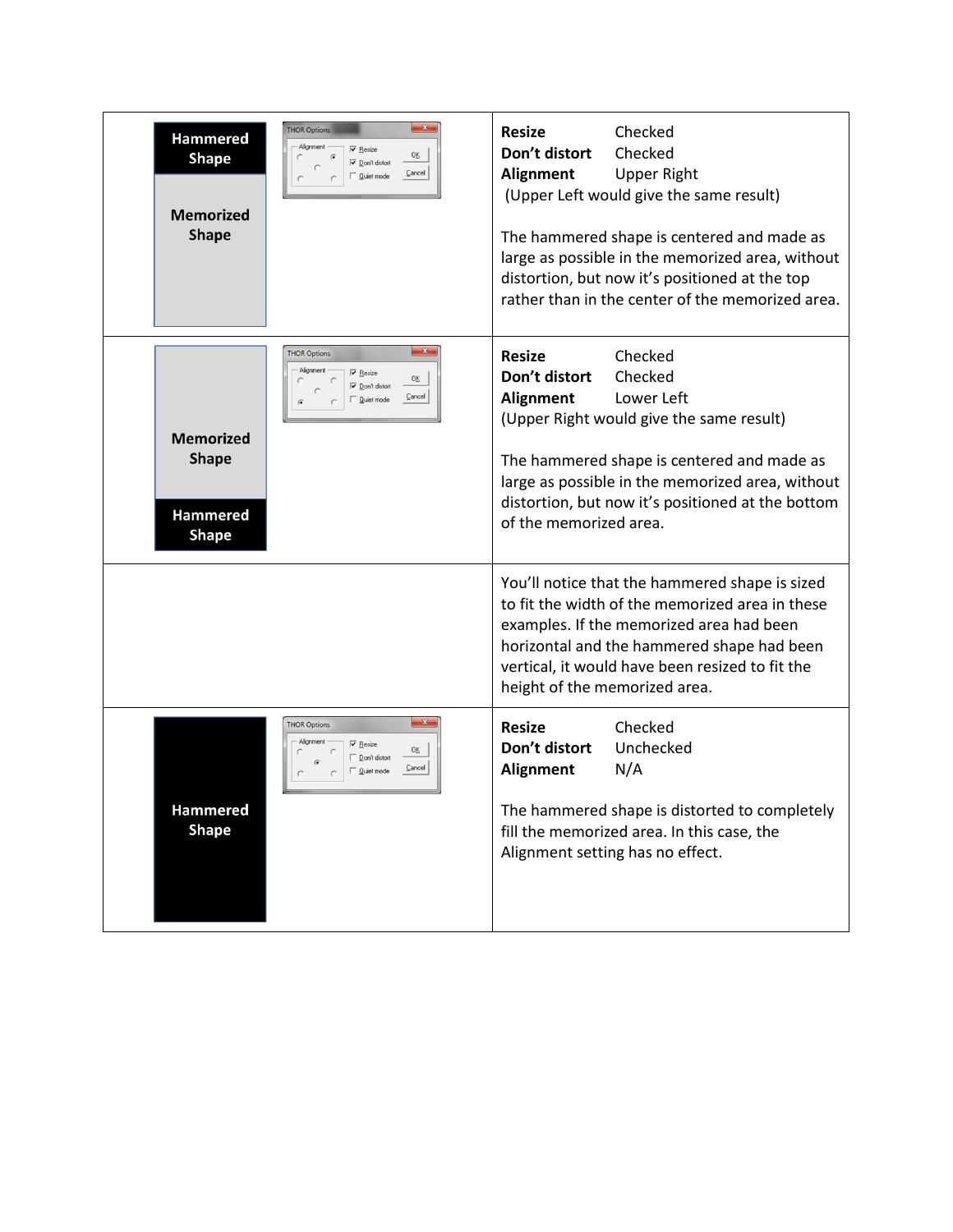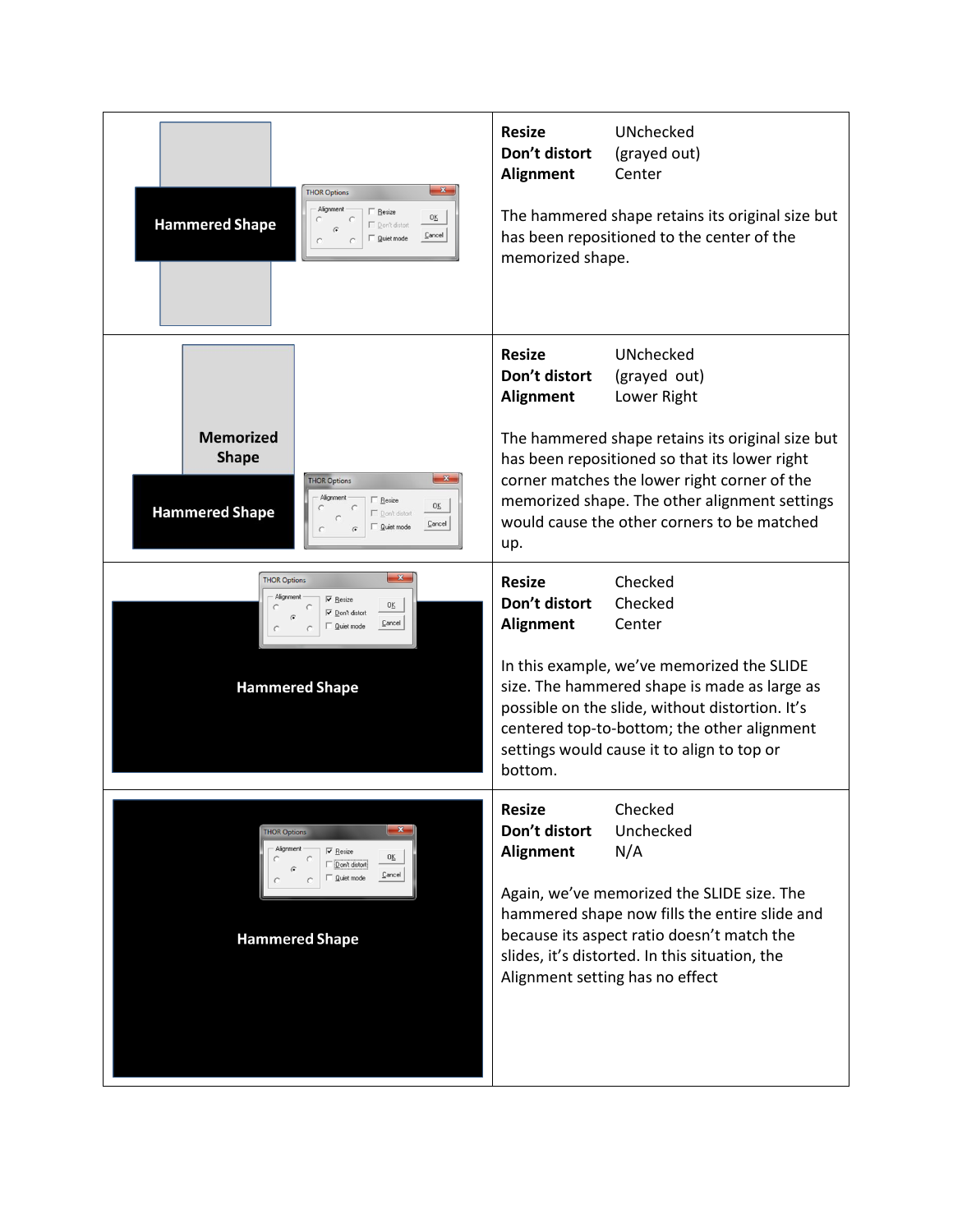## **Tips, Tricks**

Here are a few little tips and tricks that may not be immediately obvious:

### **You don't need to re-memorize after changing THOR's options**

In the examples above, we only memorized the size/position of the gray Memorized Shape rectangle once, then changed THOR Options repeatedly to demonstrate how each of the options settings affects THOR's behavior.

### *[He's lying!]*

Busted! OK, admittedly, for the last two examples, we memorized the slide's size before using THOR to demonstrate how you can fill a slide with an image or shape. A bit more about that …

#### **Make it fill the slide**

When you import images, they seldom fill the slide, but THOR can fit images (or any other shape) to the full slide in one click. Here's how:

- □ First, make sure THOR options are set correctly. Put a check next to **Resize**. Then, if you want to fill the slide with your image even if it distorts the proportions of the image, make sure there's no check next to **Don't distort**. Or make sure **Don't distort** checked to ensure that the image is enlarged to fill the slide as nearly as possible WITHOUT distortion.
- $\Box$  Next, pick up the slide size. To do this, click just off the slide to ensure that nothing is selected then click **Memorize.** This memorizes the slide's size.
- □ Now import an image or select an image or other shape on the slide and click **Hammer** to size the selected shape to fill the slide.
- □ Repeat until done.

#### **Make a series of images the same size**

Sometimes when you insert a series of images into PowerPoint, they come in at inconsistent sizes. No worries, THOR's **Hammer** will beat them into shape.

- □ Insert the first image, size and position it to taste. Then select it and click **Memorize**.
- □ Insert another image and, while it's still selected, click **Hammer**.
- □ Insert another image and, while it's still selected, click **Hammer**.
- □ Insert another image and, while it's still selected, click **Hammer**.

Get the idea? Fast, simple and dead accurate.

#### **Where is it?**

Need to know a shape's coordinates quickly? Uncheck **Quiet mode** in THOR's **Options** dialog box, select the shape then click **Memorize**. THOR displays the shape's position and size coordinates (in points, PowerPoint's native units; 72 points to the inch).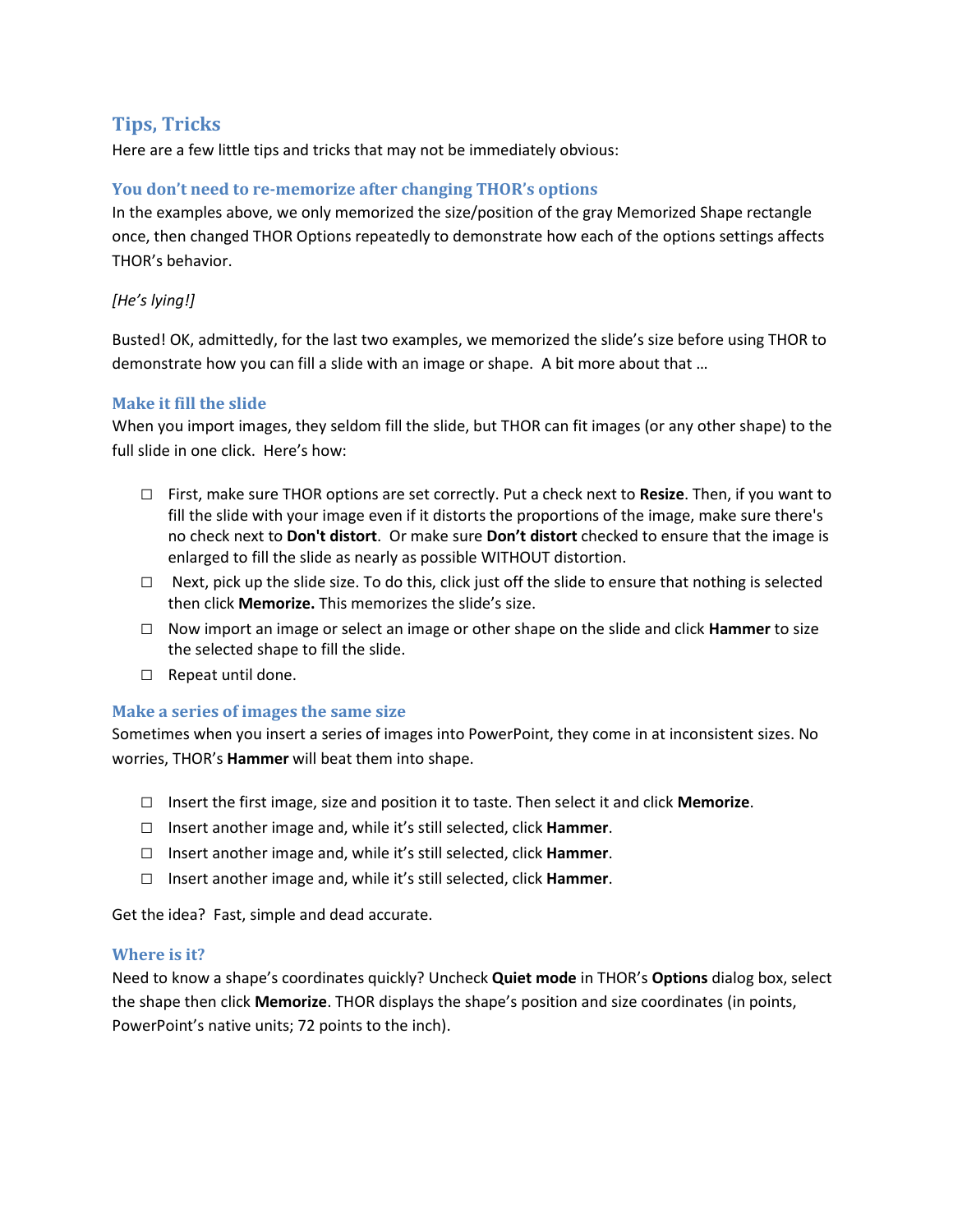If you need to use these same coordinates elsewhere, enter the number followed by "pt" to let PowerPoint know you want to use points as the unit of measure. PowerPoint will translate the number you enter to inches or cm, depending on your language settings.

### **Memorize more than one shape**

THOR can only memorize the size/position of one shape. If you select more than one shape before clicking **Memorize**, you'll see this:



If you need to memorize the overall size/position of several selected shapes, group them first, click **Memorize**, then ungroup them again.

THOR can *apply* a memorized size/position to more than one shape. If you select several shapes then click the hammer, each shape will be resized and moved to the memorized position.

## **About PPTools**

THOR is just one of the many PPTools add-ins for PowerPoint. Add-ins are small programs that attach themselves to PowerPoint and enhance it in various useful ways.

PPTools add-ins make you more productive with PowerPoint. With PPTools, you can do more with PowerPoint and do it faster and more efficiently than you ever dreamed possible.

There are PPTools add-ins that:

- □ Export gorgeous, high resolution images from your slides or presentations
- $\Box$  Resize your widescreen presentations to 4:3 or vice versa, or to any other size you'd like, quickly, simply and without distortion
- $\Box$  Convert all of the text in your presentations/templates to a different language setting
- $\Box$  Convert your presentations to web pages that look the way YOU want them to and are accessible
- $\Box$  Add the power of Styles to creating and editing PowerPoint presentations
- $\Box$  Merge data from spreadsheets and other data files into your presentations
- $\Box$  Fix broken sound, image and movie links and keep them from breaking again